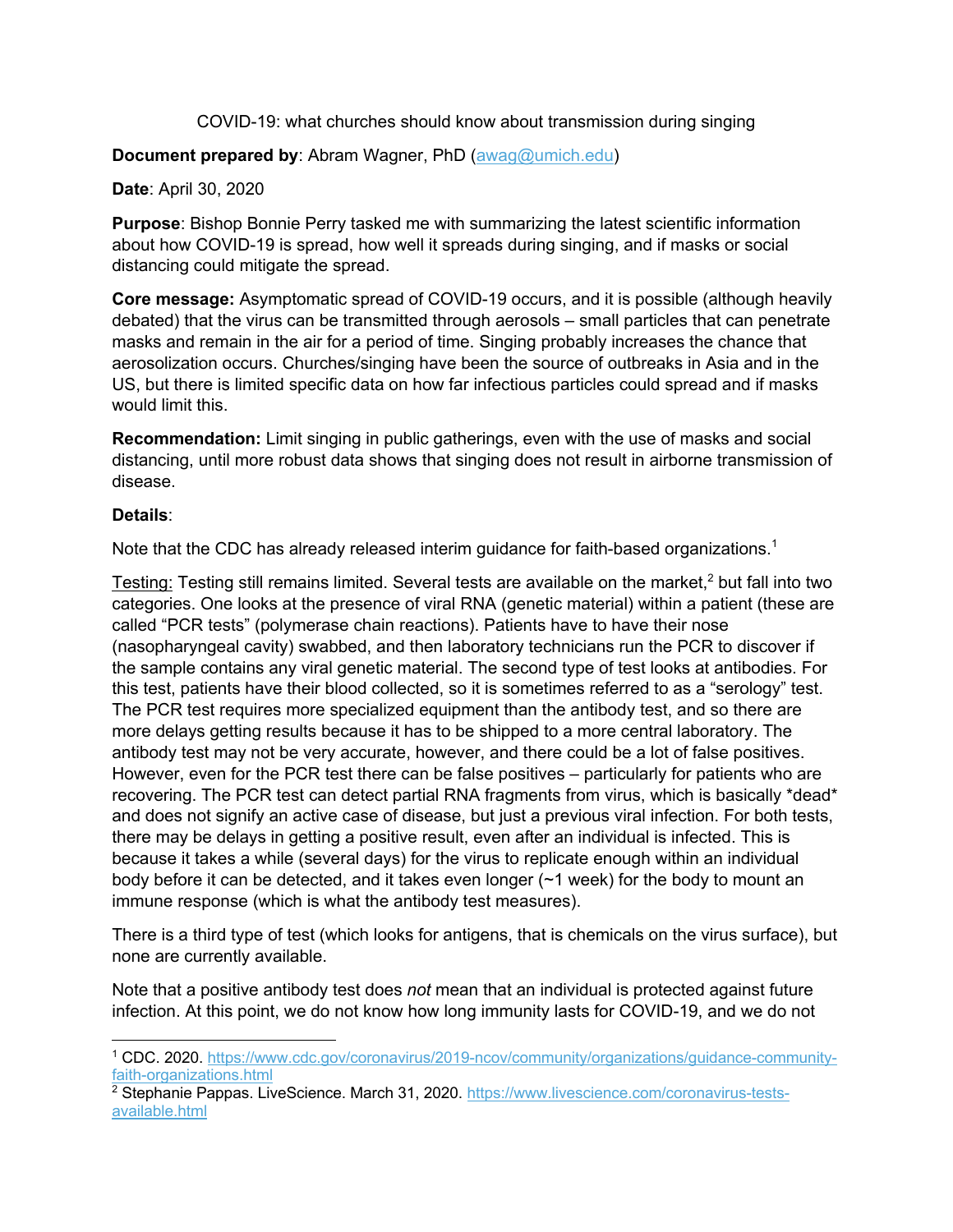know if every infection results in a strong enough immune response to prevent future infection. A study of another strain of coronavirus ~30 years ago found that immunity for most individuals did not last longer than 1 year. $3$ 

Current epidemiological situation: Worldwide, there have been over 3.2 million confirmed cases, one-third of which (over 1 million) have occurred in the US.<sup>4</sup> Within the US, Michigan has been particularly hard hit, with over 40,000 confirmed cases and 3,670 deaths.<sup>5</sup> Wayne county, home to Detroit, has had 1,727 deaths, the fourth highest of any county in the US. $6$  The current situation in Michigan shows a plateauing of cases and deaths. Tracking the number of deaths gives a clearer picture of trends than confirmed cases, because the number of cases confirmed depends on the availability of testing, whereas we assume most people who have died from COVID-19 have been caught by surveillance systems and vital records. The number of deaths in Michigan has fluctuated between 70 and 240 for the last three weeks.<sup>7</sup>

It is important to note that the true number of infected individuals is probably much larger than the number of reported cases. New York state, for instance, has reported  $\sim$ 300,000 cases, $8$ however a survey of the general population found that 13.9% had antibodies to COVID-19 (~2.7) million people).<sup>9</sup> If the mortality rate and transmission patterns are similar between New York and Michigan (not necessarily true), then that could mean that Michigan has actually had over 400,000 individuals infected (around 4.2% of the population).

Future scenarios: The current political goals have been to somewhat limit interactions (but not completely) and to slow the spread until a vaccine is developed. For COVID-19 to be stopped we either need to snuff it out by limiting all interactions among people, or we need to make enough of the population immune that the disease cannot sufficiently spread. Immunity can be gained through a natural infection or a vaccine. Given the infectiousness of COVID-19,<sup>10</sup> we will need somewhere between 50% and 85% of the population immune to stop the spread of disease.<sup>11</sup> This means 50%-85% of the population needs to be infected (a number we are not even remotely close to) or vaccinated (although the proportion who need to be vaccinated will

<sup>3</sup> Note this was a very small study (only 10 people tested). Callow et al. 1990. Epidemiol Infect. https://pubmed.ncbi.nlm.nih.gov/2170159/

<sup>4</sup> Johns Hopkins Coronavirus Resource Center. April 30, 2020. https://coronavirus.jhu.edu/map.html <sup>5</sup> NPR. Tracking the Pandemic. April 30, 2020. https://www.npr.org/sections/health-

shots/2020/03/16/816707182/map-tracking-the-spread-of-the-coronavirus-in-the-u-s

<sup>6</sup> Johns Hopkins Coronavirus Resource Center. April 30, 2020. https://coronavirus.jhu.edu/us-map

<sup>7</sup> Institute for Health Metrics and Evaluation. April 30, 2020. https://covid19.healthdata.org/united-statesof-america/michigan

<sup>&</sup>lt;sup>8</sup> NPR. Tracking the Pandemic. April 30, 2020. https://www.npr.org/sections/healthshots/2020/03/16/816707182/map-tracking-the-spread-of-the-coronavirus-in-the-u-s

<sup>9</sup> LaVit, Brown, Clukey. Bloomberg. April 23, 2020. https://www.bloomberg.com/news/articles/2020-04-23/new-york-finds-virus-marker-in-13-9-suggesting-wide-spread

Slightly different numbers (14.9%) reported later by governor's office.

https://www.governor.ny.gov/news/amid-ongoing-covid-19-pandemic-governor-cuomo-announces-phaseii-results-antibody-testing-study

 $10$  The basic reproductive number has had wide estimates: 2.2 to 5.7 across different scenarios according to Sanche et al. Emerging Infectious Diseases. 2020. https://wwwnc.cdc.gov/eid/article/26/7/20-0282\_article

<sup>&</sup>lt;sup>11</sup> Equation for herd immunity threshold from Fine et al. Clinical Infectious Diseases. 2011. https://www.ncbi.nlm.nih.gov/pubmed/21427399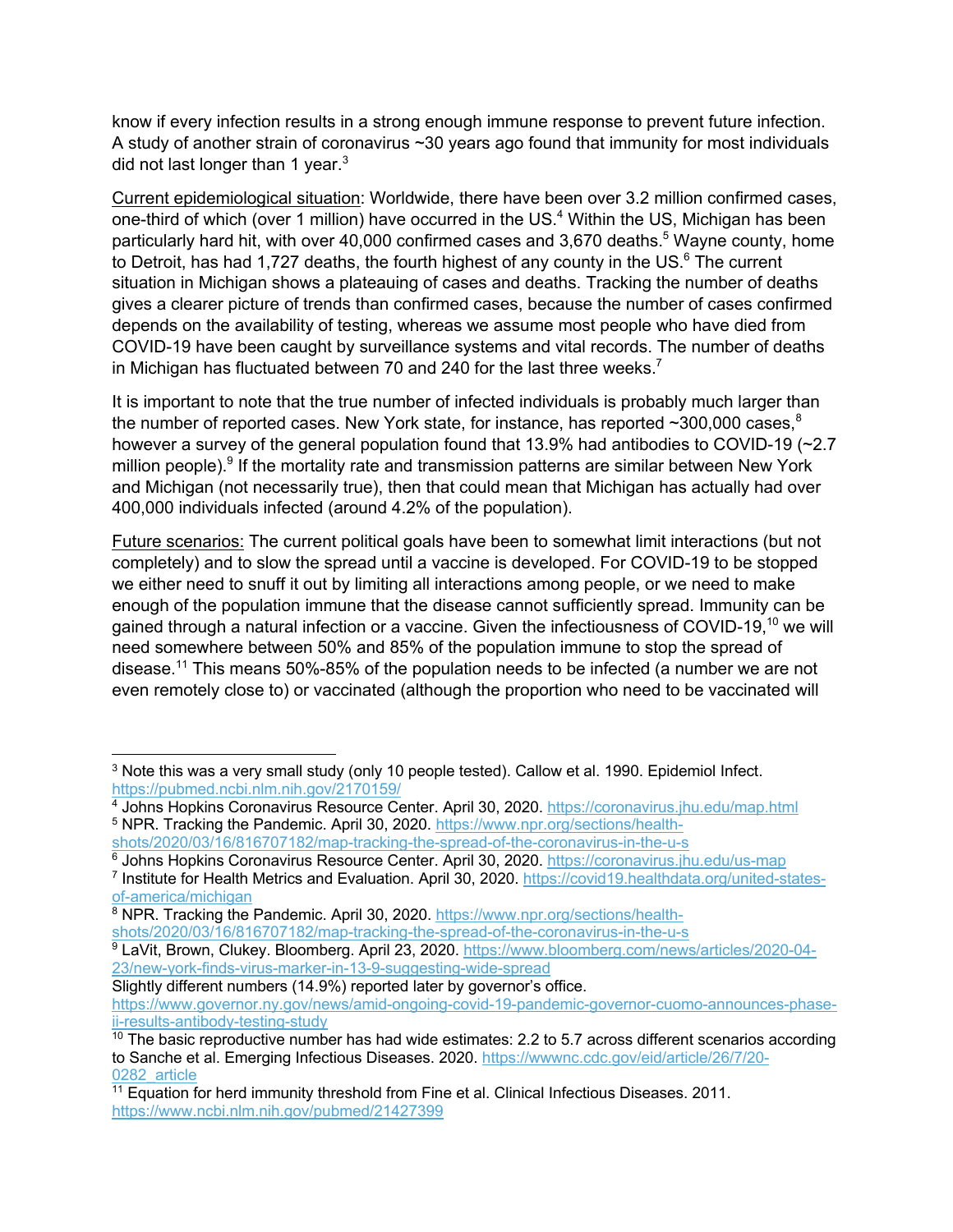likely need to be even greater than these percentages because the vaccine won't be 100% effective).

How is COVID-19 spread: There is a huge debate in scientific circles on whether COVID-19 has airborne or just droplet spread.<sup>12</sup> Droplet spread means the virus is spread in close contacts as large-ish droplets from an individual are exhaled, coughed, sneezed within a <6 foot radius. Individuals in that area can either directly be exposed to the droplets, or can touch surfaces ("fomites" in epidemiological lingo) and then later touch their face and become infected. It may be possible to spread virus just through talking, which can release droplets.<sup>13</sup>

Airborne spread would mean that the virus could be aerosolized (able to be suspended in air for a long period of time). In this way, it could be propelled further than 6 feet from someone who is infected (sneezed particles can be propelled 8 meters), and it could stay in the air for a period of time, such that someone walking into that area could breathe in viral particles and become infected.

A commentary in the journal *Science* suggests that the virus can be transmitted through an airborne method.<sup>14</sup> They reached this conclusion after reviewing experimental evidence from physicists, and testing surfaces within health care facilities. Moreover, we know that the virus can be transmitted from individuals who are asymptomatic or who are presymptomatic (meaning that they can transmit before having any symptoms).<sup>15</sup> For the large numbers of individuals who have been infected (shown in the antibody study from New York), it is likely that many were infected from individuals who hadn't shown any symptoms at the time of exposure. However, others have disagreed and said that an airborne virus would have resulted in more cases in China.<sup>16</sup>

Singing: Choirs and churches have been sources of COVID-19 outbreaks. In Washington state, one choir practice of 60 individuals, resulted in 45 becoming infected and 2 dying.17 In South Korea, one church-goer infected at least 37 other parishioners.<sup>18</sup> At a funeral (for someone who did not die of COVID-19), one person was infected and had only mild symptoms, but infected 4 others, one of whom died.<sup>19</sup> There is a particular concern that churches can be a source of "superspreading" – in that a large number of individuals would be infected by one person, more than would be expected given averages. $^{20}$  It is unknown what factors can potentiate the

<sup>12</sup> Lewis. 2020. https://www.seme.org/site/docs/covid-

<sup>19/</sup>Lewis\_090420\_Coronav\_airborne\_No\_experts\_agree.pdf

<sup>&</sup>lt;sup>13</sup> preprint (not yet peer reviewed): Anfinrud et al. 2020.

https://www.medrxiv.org/content/10.1101/2020.04.02.20051177v1.full.pdf<br><sup>14</sup> Service. 2020. Science. https://doi.org/10.1126/science.368.6487.119

<sup>&</sup>lt;sup>15</sup> Gandhi et al. 2020. NEJM. https://www.nejm.org/doi/full/10.1056/NEJMe2009758

Wei et al. 2020. MMWR. https://www.cdc.gov/mmwr/volumes/69/wr/mm6914e1.htm?s\_cid=mm6914e1\_w <sup>16</sup> quote from Dr. Rutherford in MacBride. 2020. DailyBeast. https://www.thedailybeast.com/your-maskmay-not-be-enough-if-covid-19-is-in-the-air

<sup>&</sup>lt;sup>17</sup> Read. 2020. LA Times. https://www.latimes.com/world-nation/story/2020-03-29/coronavirus-choiroutbreak

<sup>&</sup>lt;sup>18</sup> Lanese. 2020. LiveScience. https://www.livescience.com/coronavirus-superspreader-south-koreachurch.html

<sup>19</sup> Ghinai et al. 2020. MMWR. https://www.cdc.gov/mmwr/volumes/69/wr/mm6915e1.htm

<sup>&</sup>lt;sup>20</sup> Frieden, Lee. 2020. Emerging Infectious Diseases. https://wwwnc.cdc.gov/eid/article/26/6/20-0495 article